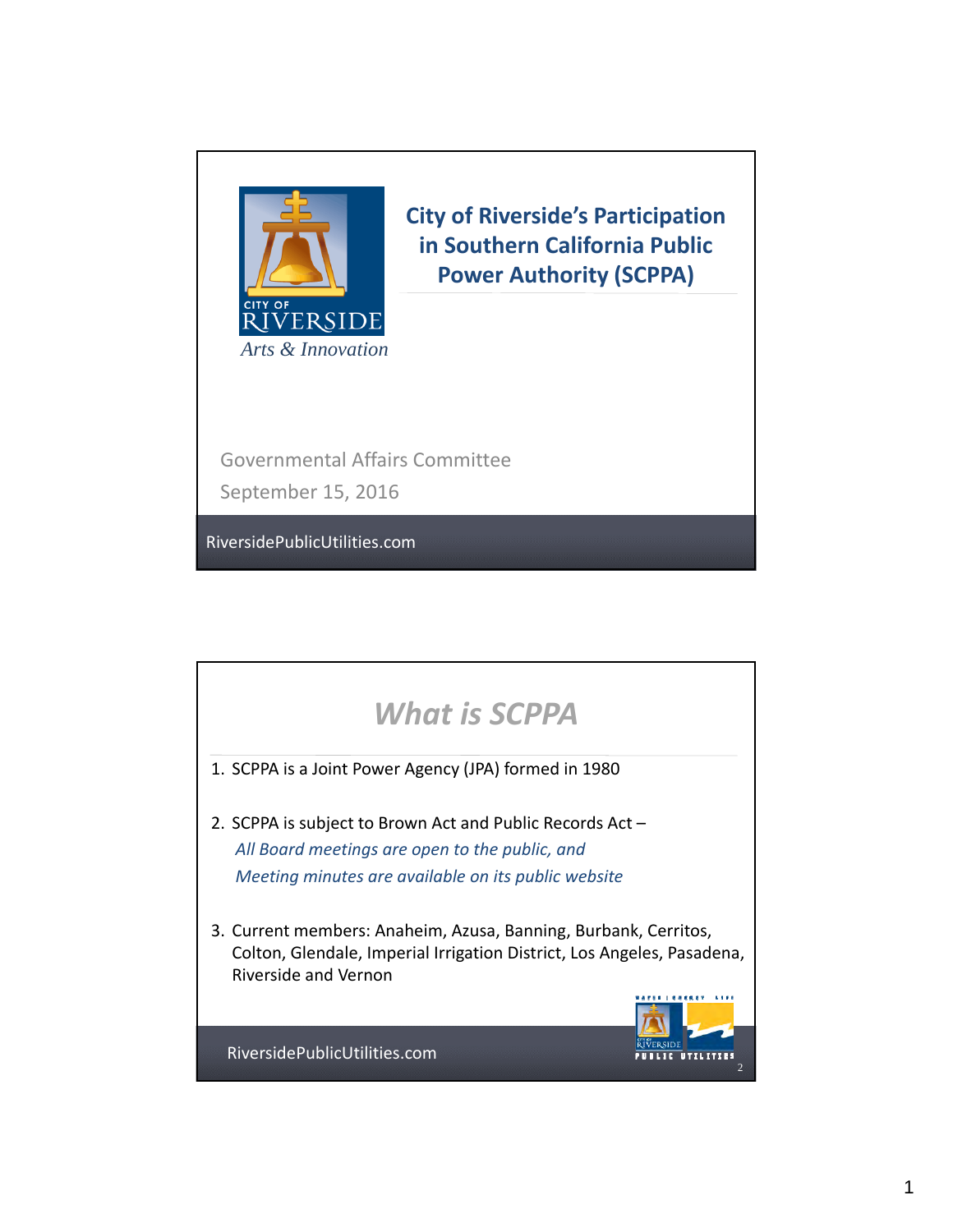

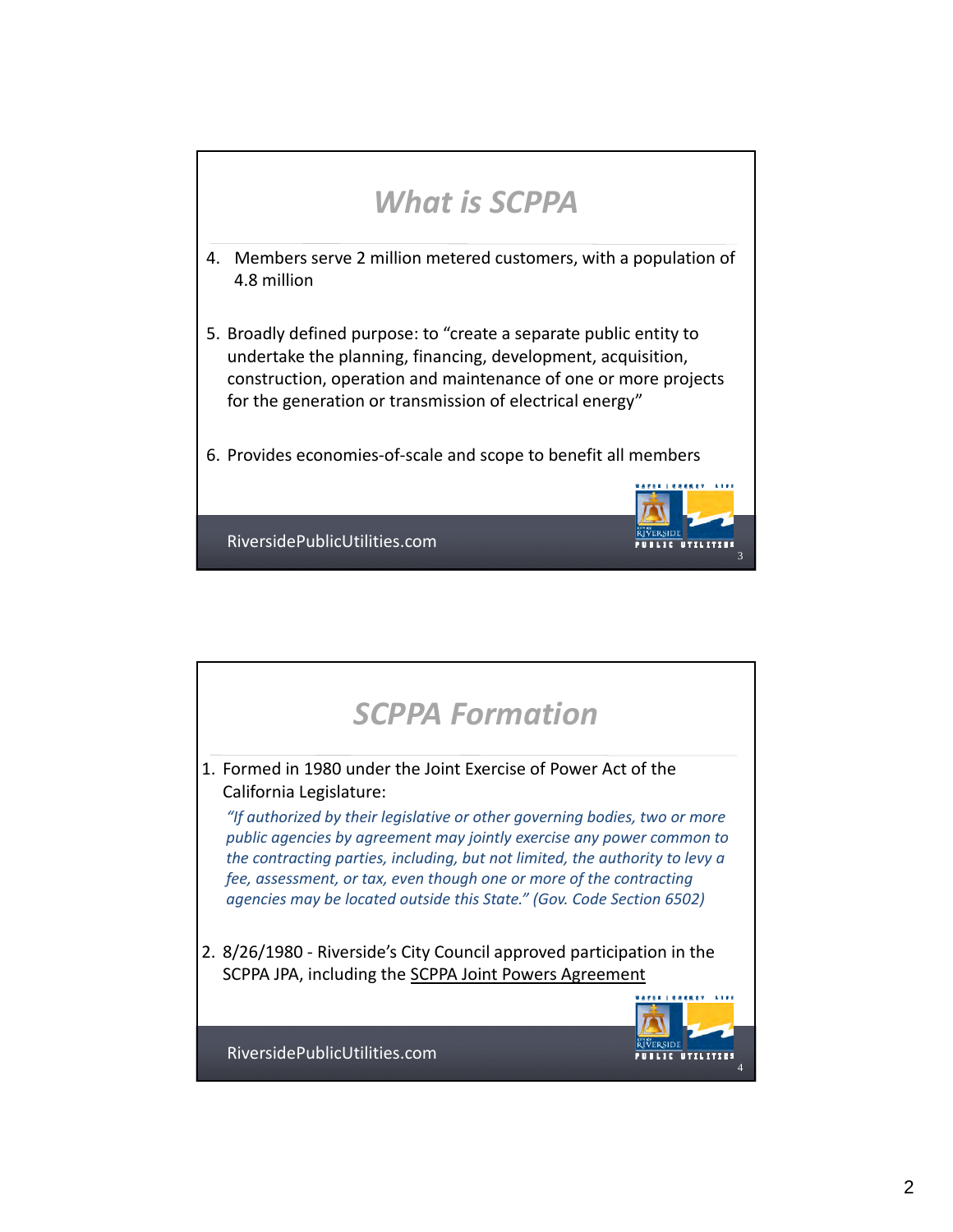

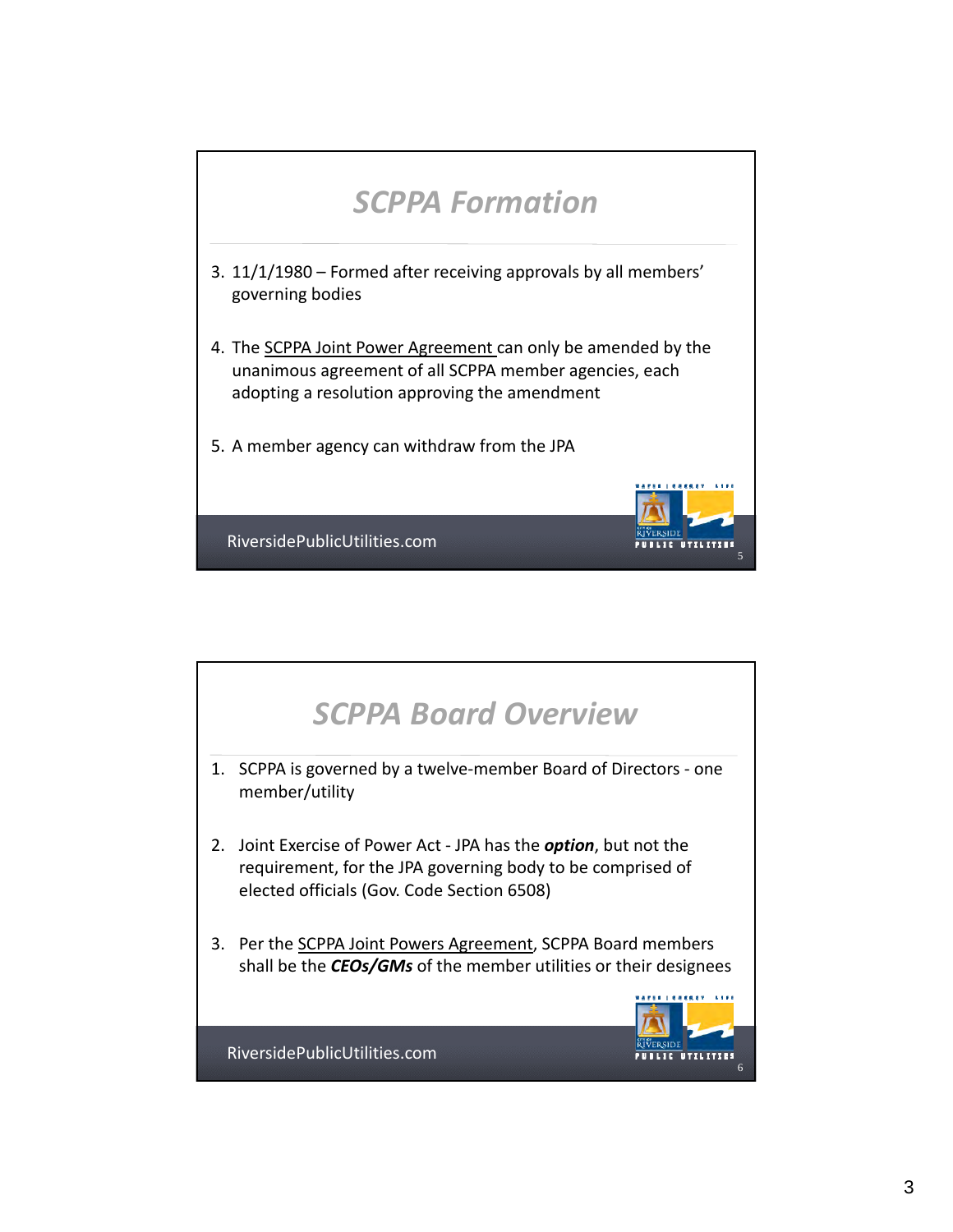

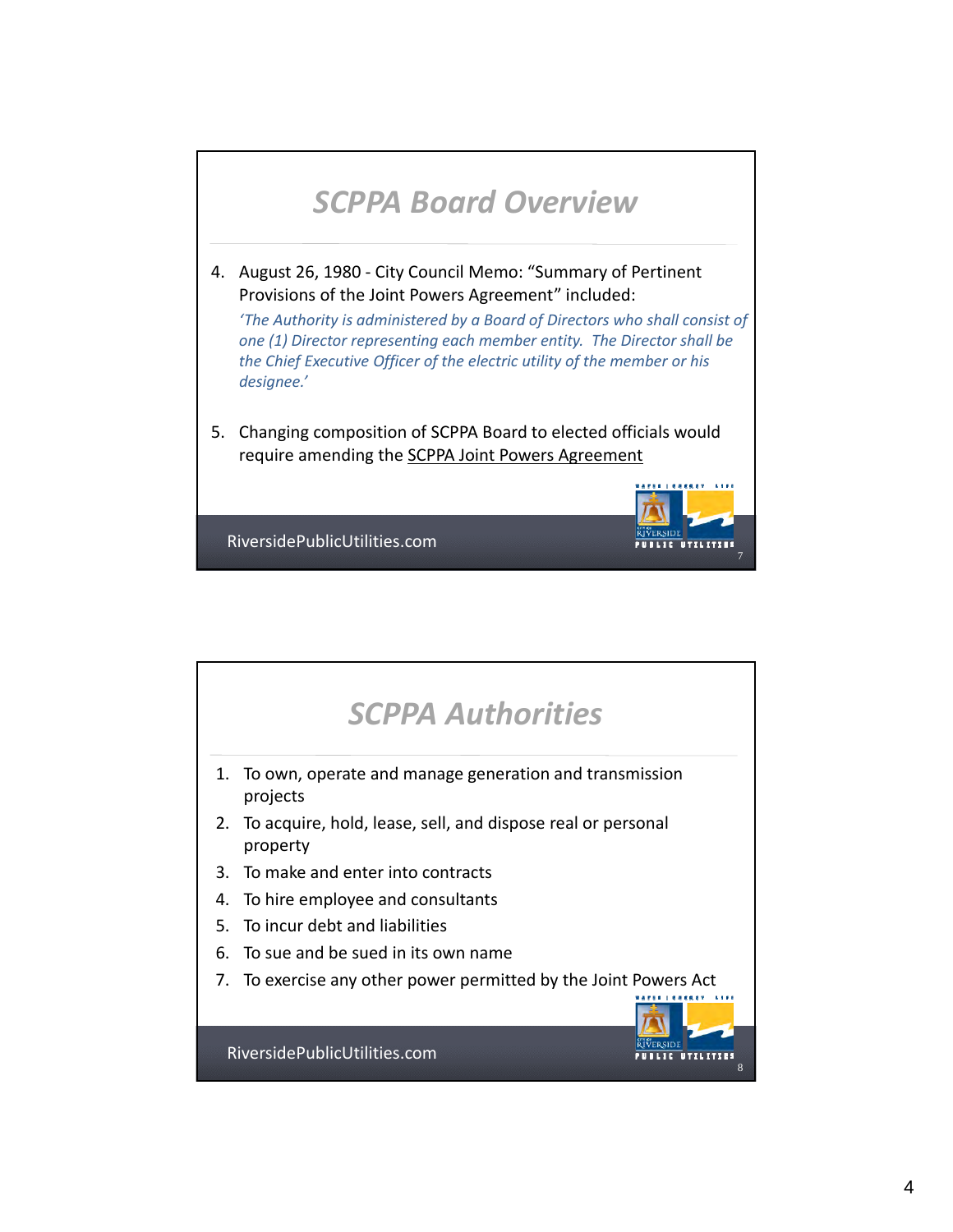## *SCPPA – 6 Original Projects*



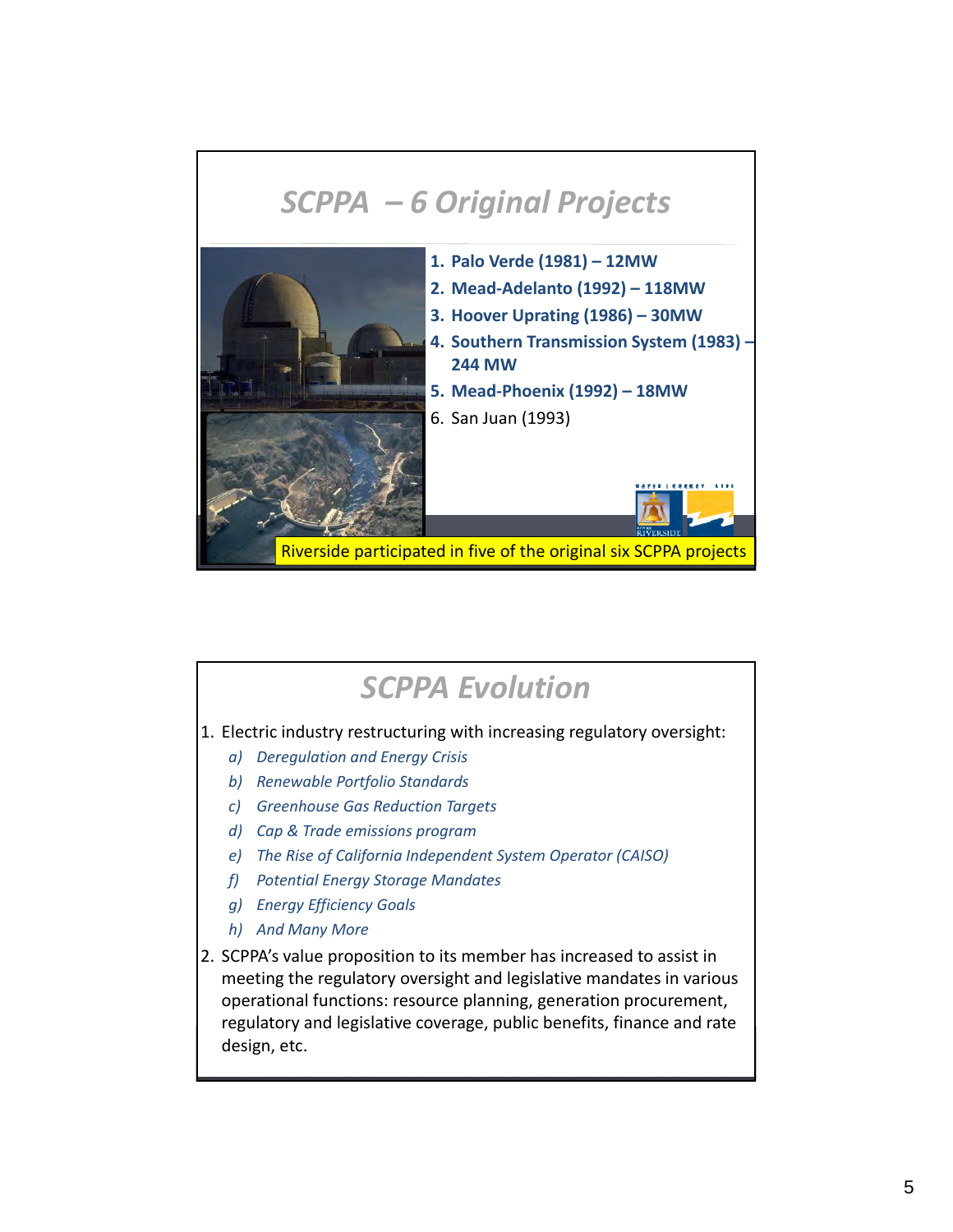|                                        | <b>SCPPA Today – Working Group List</b>                            |                          |  |
|----------------------------------------|--------------------------------------------------------------------|--------------------------|--|
| <b>Name</b>                            | <b>Function</b>                                                    | No. of<br><b>Members</b> |  |
| <b>Customer</b><br><b>Service</b>      | Improve customer engagement, establish<br>interactive relationship | 33                       |  |
| <b>Key</b><br><b>Accounts</b>          | Develop business retention tools and<br>expansion strategies       | 22                       |  |
| <b>Electric</b><br><b>Vehicle (EV)</b> | Facilitate transportation electrification                          | 21                       |  |
| <b>Finance</b><br><b>Committee</b>     | Monitor financial operations and policies                          | 26                       |  |
| <b>Audit</b>                           | Review financial statements & administer<br>annual audit           | 10                       |  |

|                                       | <b>SCPPA Today – Working Group List</b>                          |                       |  |  |
|---------------------------------------|------------------------------------------------------------------|-----------------------|--|--|
| <b>Name</b>                           | <b>Function</b>                                                  | <b>No. of Members</b> |  |  |
| <b>Generation</b><br>Group            | Share experience on power plant<br>activities                    | 37                    |  |  |
| Legislative                           | Evaluate legislative matters at the<br>state and federal levels  | 55                    |  |  |
| <b>Natural Gas</b><br><b>Reserves</b> | Share knowledge on gas reserves<br>operation and biogas projects | 32                    |  |  |
| <b>Public</b><br><b>Benefits</b>      | Implement Public Benefits Charge-<br>related programs            | 32                    |  |  |
| <b>Rate Design</b>                    | Develop cost-based rate structures                               | 15                    |  |  |
| <b>Regulatory</b>                     | Evaluate regulatory matters at the<br>state & federal levels     | 44                    |  |  |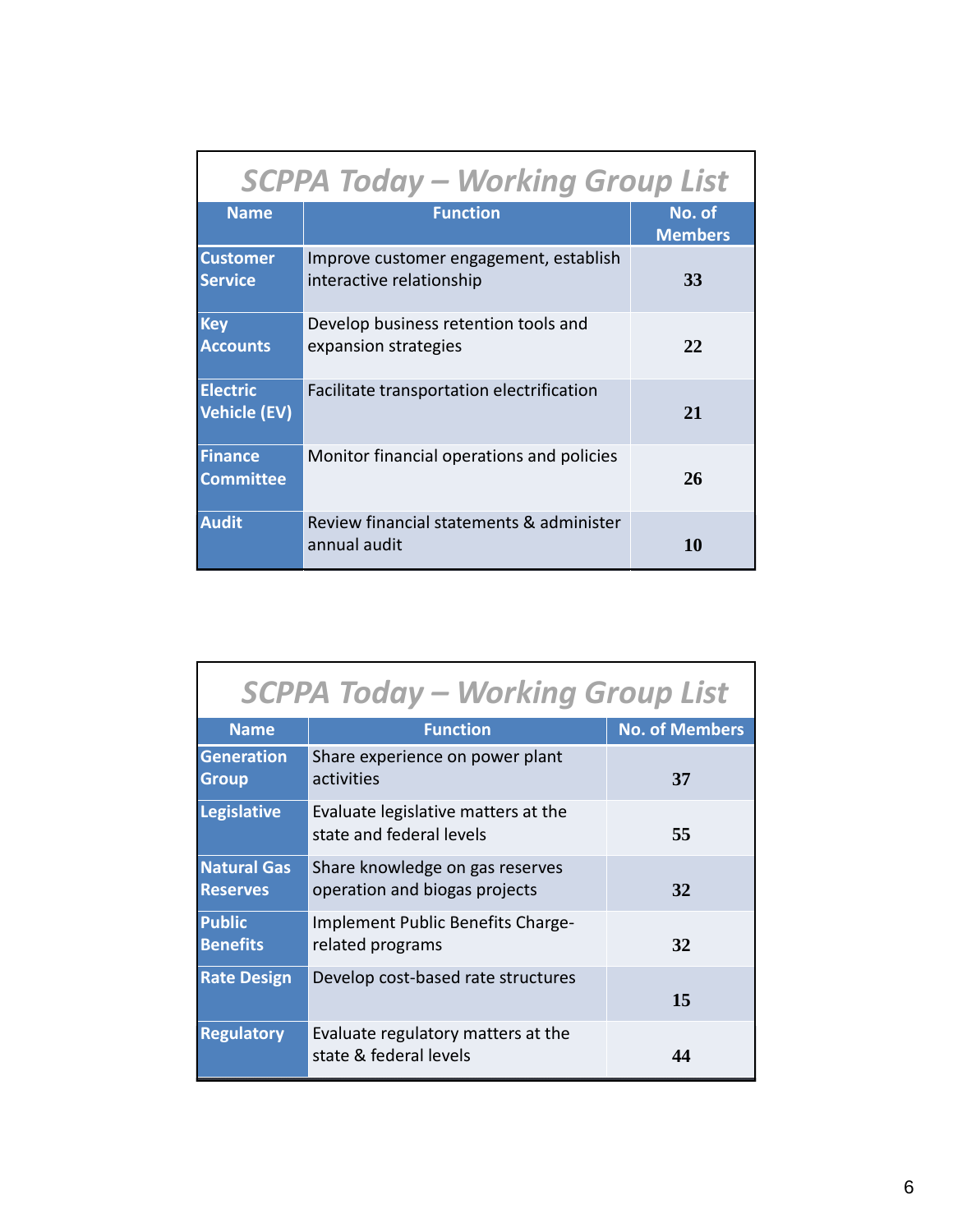|                                    | <b>SCPPA Today – Working Group List</b>                    |                          |
|------------------------------------|------------------------------------------------------------|--------------------------|
| <b>Name</b>                        | <b>Function</b>                                            | No. of<br><b>Members</b> |
| <b>Greenhouse</b><br>Gas (GHG)     | Discuss air quality and emission-related<br>policy matters | <b>100</b>               |
| <b>Resource</b><br><b>Planning</b> | Exchange information and updates on<br>resource planning   | 69                       |
| <b>Energy Storage</b>              | Investigate cost-effective energy storage<br>technologies  | 25                       |
| <b>Community</b><br><b>Solar</b>   | Study feasibility of community solar<br>programs           | 39                       |
| <b>Renewables</b>                  | Procure renewable resources jointly<br>through SCPPA PPA   | 63                       |

| <b>SCPPA Today – Working Group List</b>                                               |                                                               |                          |  |
|---------------------------------------------------------------------------------------|---------------------------------------------------------------|--------------------------|--|
| <b>Name</b>                                                                           | <b>Function</b>                                               | No. of<br><b>Members</b> |  |
| <b>Transmission</b><br><b>Users Group</b>                                             | Share experience on operating transmission<br>systems         | 37                       |  |
| <b>Risk</b><br><b>Management</b>                                                      | Exchange updates on risk management<br>policies and guideline | 24                       |  |
| <b>Transmission</b><br>& Distribution<br><b>Engineering &amp;</b><br><b>Operation</b> | Discuss OSHA requirement & review<br>reliability benchmarks   | 27                       |  |
| <b>Mutual Aid</b>                                                                     | Foster collaboration during times of<br>emergencies           | 25                       |  |
| <b>Safety</b>                                                                         | Share best practices on utility safety                        | 21                       |  |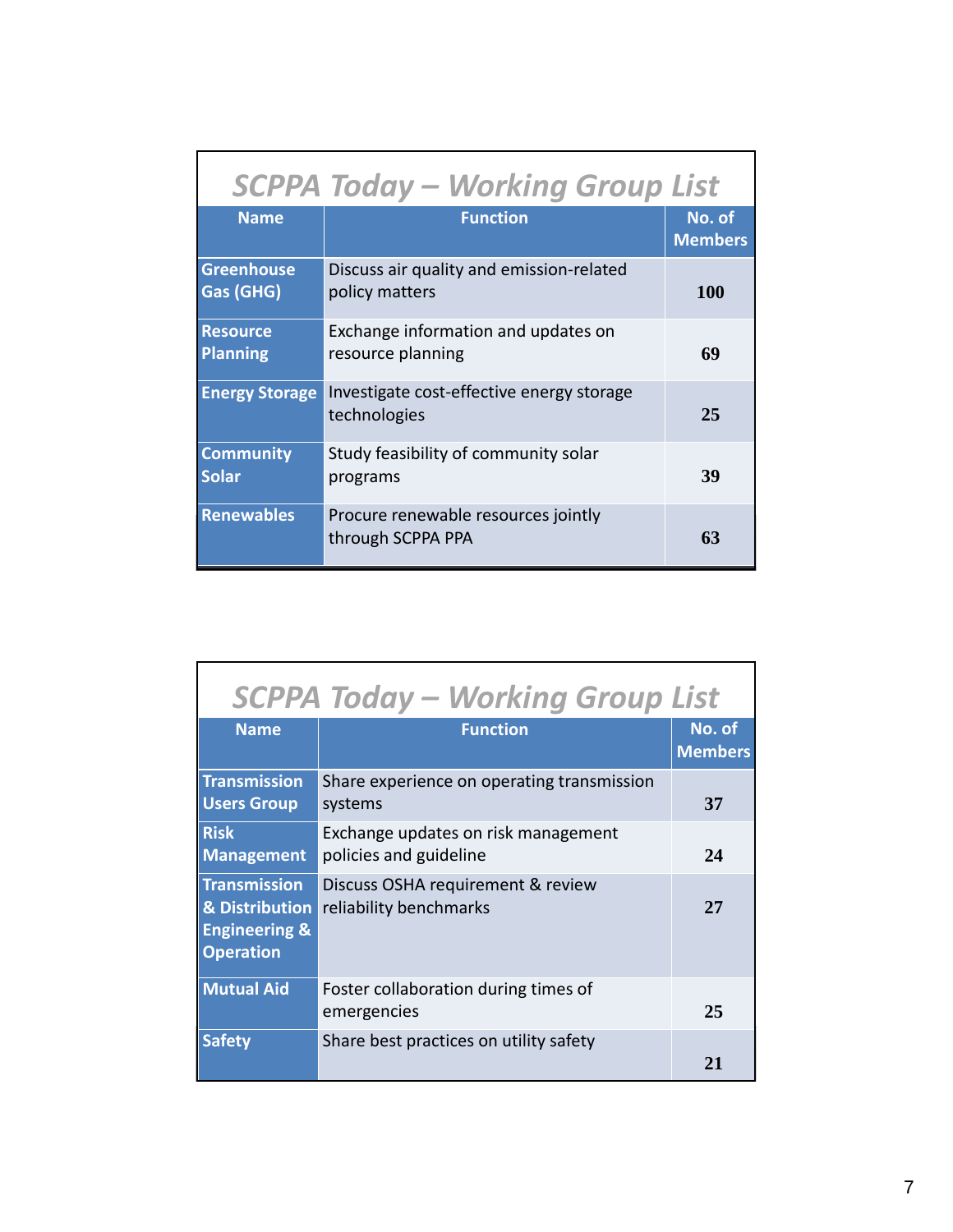

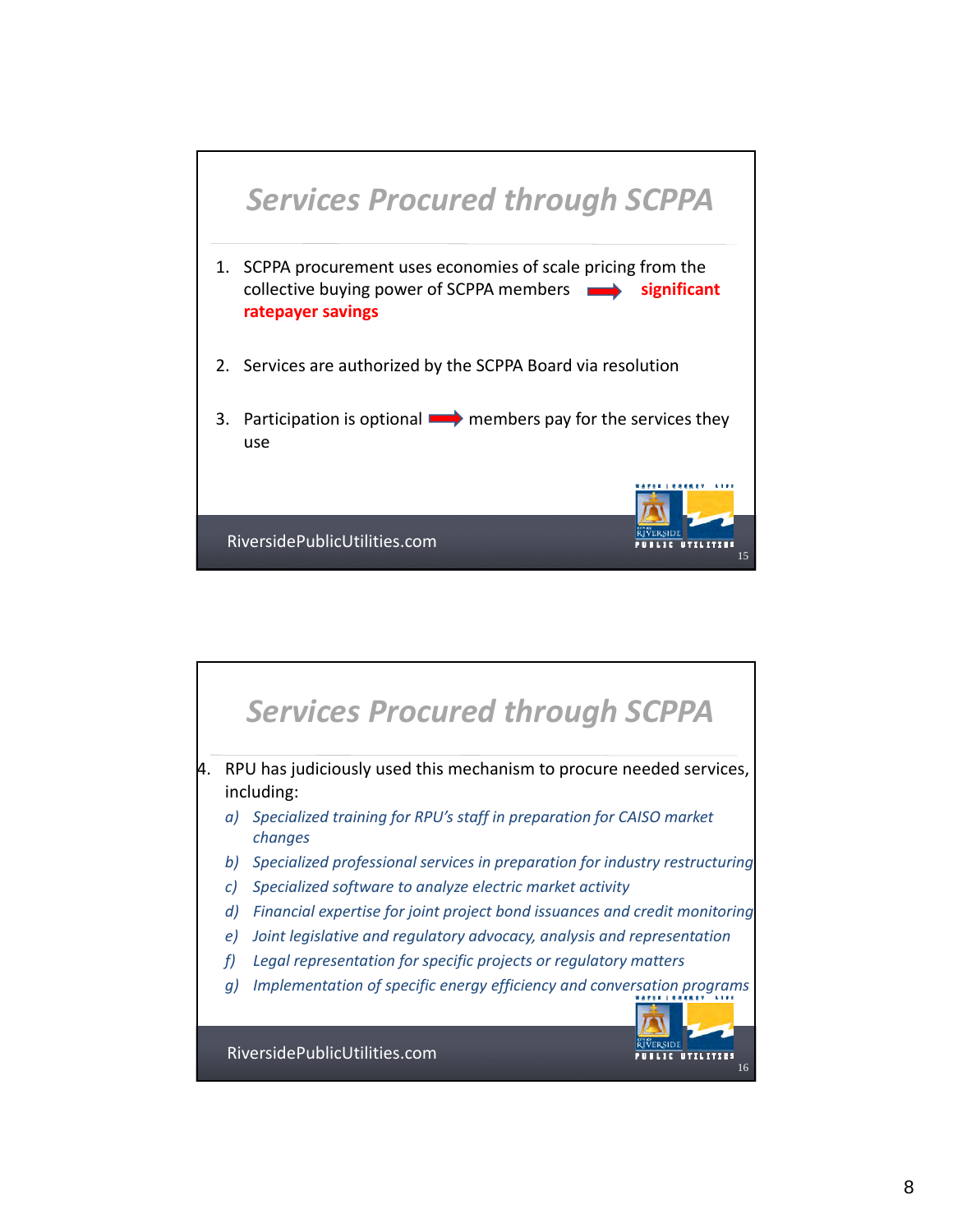

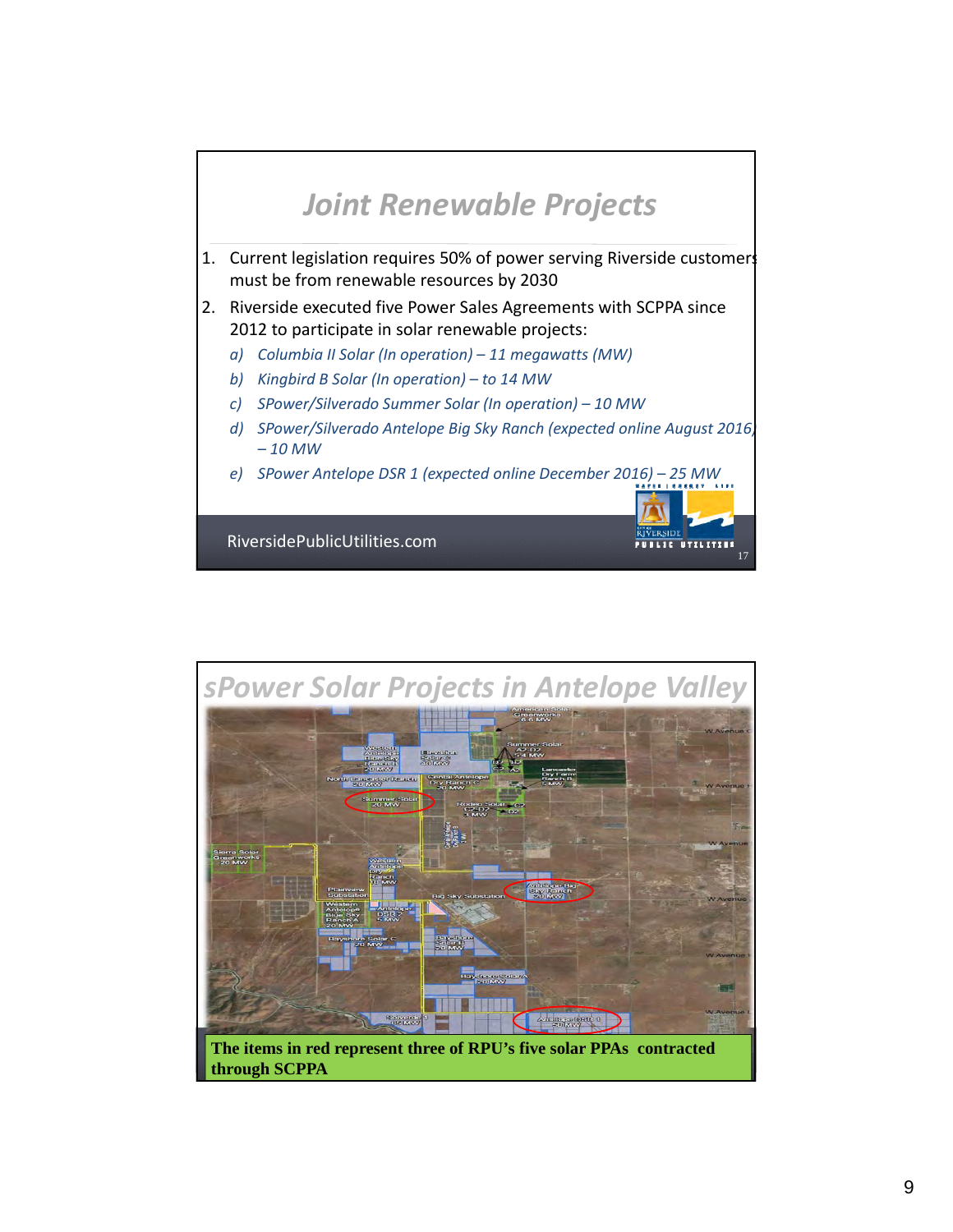## *SCPPA Procurement Policy*

- 1. JPA or SCPPA "is subject to the restrictions upon the manner of exercising the power of *one of the contracting parties (of SCPPA),* which party shall be designated by the agreement", and SCPPA designated *City of Riverside* as the party in the agreement
- 2. Therefore, SCPPA is subject to the same *State law* restrictions as Riverside when it comes to procurement
- *3. Does not* mean SCPPA is required to follow Riverside's procurement policies
- 4. SCPPA Board requires competitive procurement for goods, services and construction Arrest ex

RiversidePublicUtilities.com

| <b>Member Benefits -</b>                                                  |              |                             |                     |
|---------------------------------------------------------------------------|--------------|-----------------------------|---------------------|
| <b>Examples Economies of Scale (FY 14)</b>                                |              |                             |                     |
| <b>Some Examples of Savings:</b>                                          |              | <b>RPU Alone Thru SCPPA</b> | <b>Est. Savings</b> |
| 1. RHA (direct install program)                                           | \$985,483    | \$856,942                   | \$128,541           |
| 2. Hanna & Morton                                                         | \$329,180    | \$41,088                    | \$288,092           |
| 3. AB2514 Energy Storage Model                                            | \$75,000     | \$15,000                    | \$60,000            |
| 4. ARCA (refrigerator recycling)                                          | \$160,800    | \$128,440                   | \$32,360            |
| 5. GE - LM6000 training                                                   | $$5,500$ /pp | \$500/pp                    | Varies              |
| 6. NERC Training                                                          | \$500/pp     | \$65/pp                     | Varies              |
| 7. Participation in large solar PPA's savings of \$4-5/MWh                |              |                             | >\$500,000          |
| From few examples listed - Savings > \$1M/year<br>Many more unquantified. |              |                             | <b>ERSIDE</b><br>20 |

19

PUBLIC UTILITIES